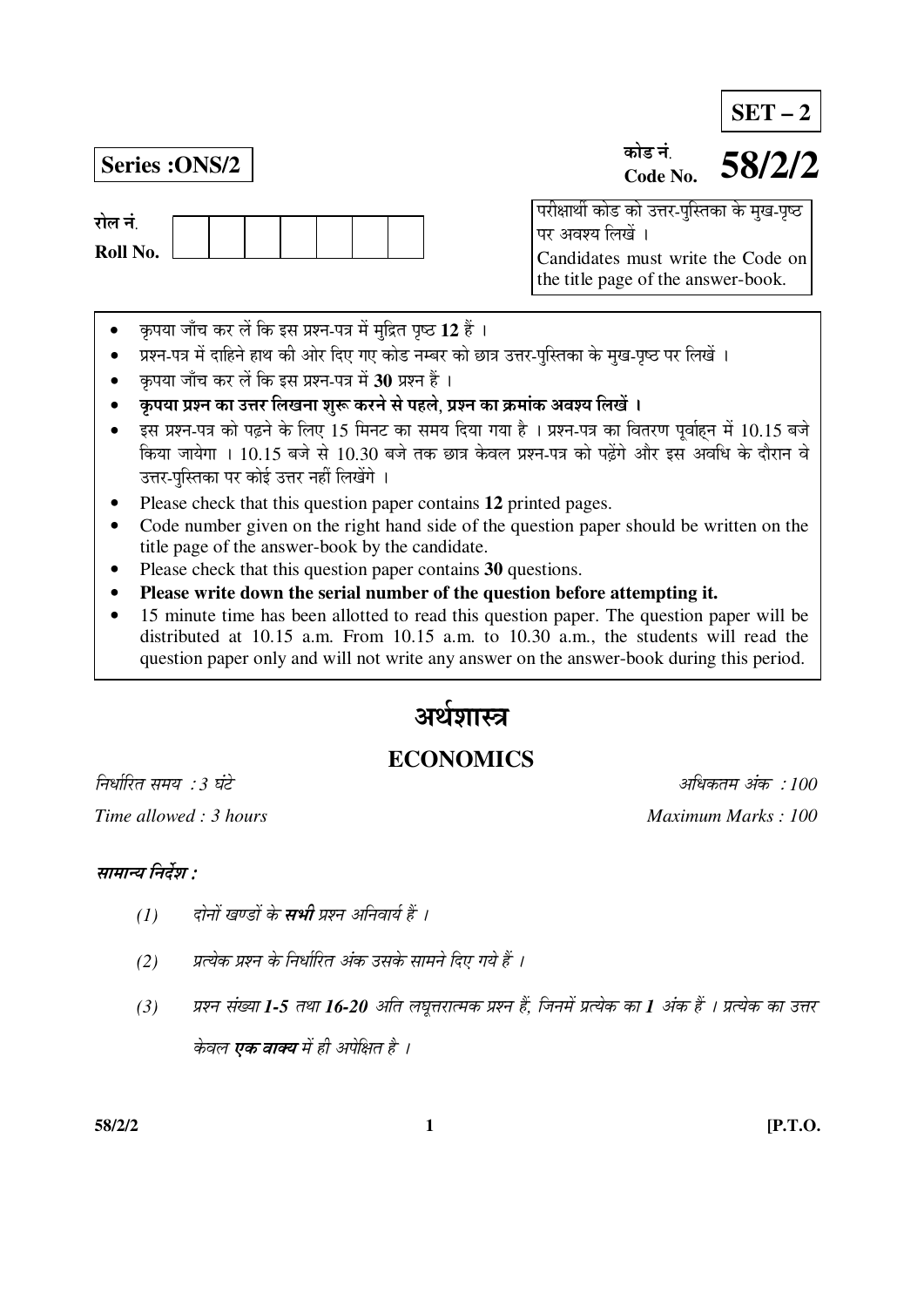- *(4)* ¯ÖÏ¿®Ö ÃÖÓܵÖÖ *6-8* †Öî¸ü *21-23* »Ö'Öæ¢Ö¸üÖŸ´ÖÛú ¯ÖÏ¿®Ö Æïü, וִ֮Öë ¯ÖÏŸµÖêÛú *3* †ÓÛú Æïü … ¯ÖÏŸµÖêÛú ÛúÖ ˆ¢Ö¸ü ÃÖÖ´ÖÖ®µÖŸÖ: *60 शब्दों से अधिक नहीं होना चाहिए ।*
- *(5) प्रश्न संख्या 9-11 और 24-26 भी लघूत्तरात्मक प्रश्न हैं, जिनमें प्रत्येक के 4 अंक हैं । प्रत्येक का उत्तर* सामान्यत: 70 शब्दों से अधिक नहीं होना चाहिए ।
- *(6) प्रश्न संख्या 12-15 और 27-30 व्याख्यात्मक उत्तर वाले प्रश्न हैं, जिनमें प्रत्येक के 6 अंक हैं । प्रत्येक का* उत्तर सामान्यत: **100** शब्दों से अधिक नहीं होना चाहिए ।
- *(7) उत्तर संक्षिप्त तथा तथ्यात्मक होने चाहिए तथा यथासंभव ऊपर दी गई सीमा के अंतर्गत ही दिए जाने* चाहिए ।

### *General Instructions :*

- *(1) All questions in both sections are compulsory.*
- *(2) Marks for questions are indicated against each question.*
- *(3) Question No. 1-5 and 16-20 are very short answer questions carrying 1 mark each. They are required to be answered in one sentence.*
- *(4) Question No. 6-8 and 21-23 are short answer questions carrying 3 marks each. Answers to them should not normally exceed 60 words each.*
- *(5) Question No. 9-11 and 24-26 are also short answer questions carrying 4 marks each. Answers to them should not normally exceed 70 words each.*
- *(6) Question No. 12-15 and 27-30 are long answer questions carrying 6 marks each. Answers to them should not normally exceed 100 words each.*
- *(7) Answers should be brief and to the point and the above word limit be adhered to as far as possible.*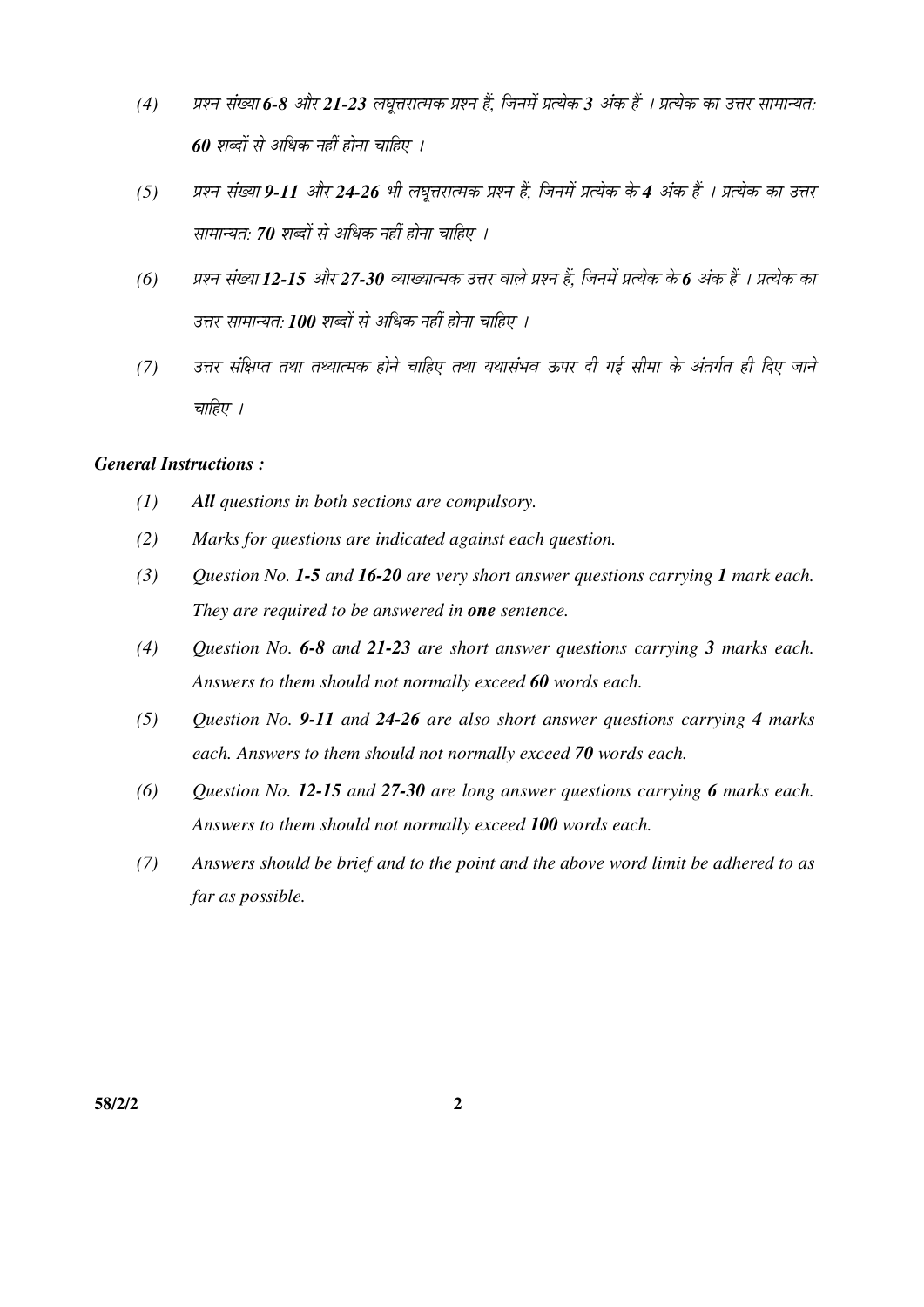#### खण्ड – अ

# **SECTION – A**

- 1. एक फर्म की सीमांत सम्प्राप्ति (आगम) इस बाजार में निरंतर स्थिर रहती है : (सही विकल्प चुनिए)
	- $(a)$  पर्ण प्रतियोगिता
	- (b) एकाधिकारिक प्रतियोगिता
	- (c) अल्पाधिकार
- $(d)$   $\bar{c}$  उपरोक्त सभी  $\bar{c}$

 Marginal revenue of a firm is constant throughout under : (choose the correct alternative)

- (a) Perfect competition
- (b) Monopolistic competition
- (c) Oligopoly
- (d) All the above
- $2.$   $\cdot$ केवल कुछ बड़े विक्रेता' इसकी विशेषता है:

(सही विकल्प चुनिए)

- $(a)$  पूर्ण प्रतियोगिता
- (b) एकाधिकारिक प्रतियोगिता
- (c) अल्पाधिकार
- (d) ˆ¯Ö¸üÖêŒŸÖ ´Öë ÃÖê ÛúÖê‡Ô ®ÖÆüà **1**

'A few big sellers' is a characteristics of : (choose the correct alternative)

- (a) Perfect competition
- (b) Monopolistic competition
- (c) Oligopoly
- (d) None of the above

**58/2/2 3 [P.T.O.**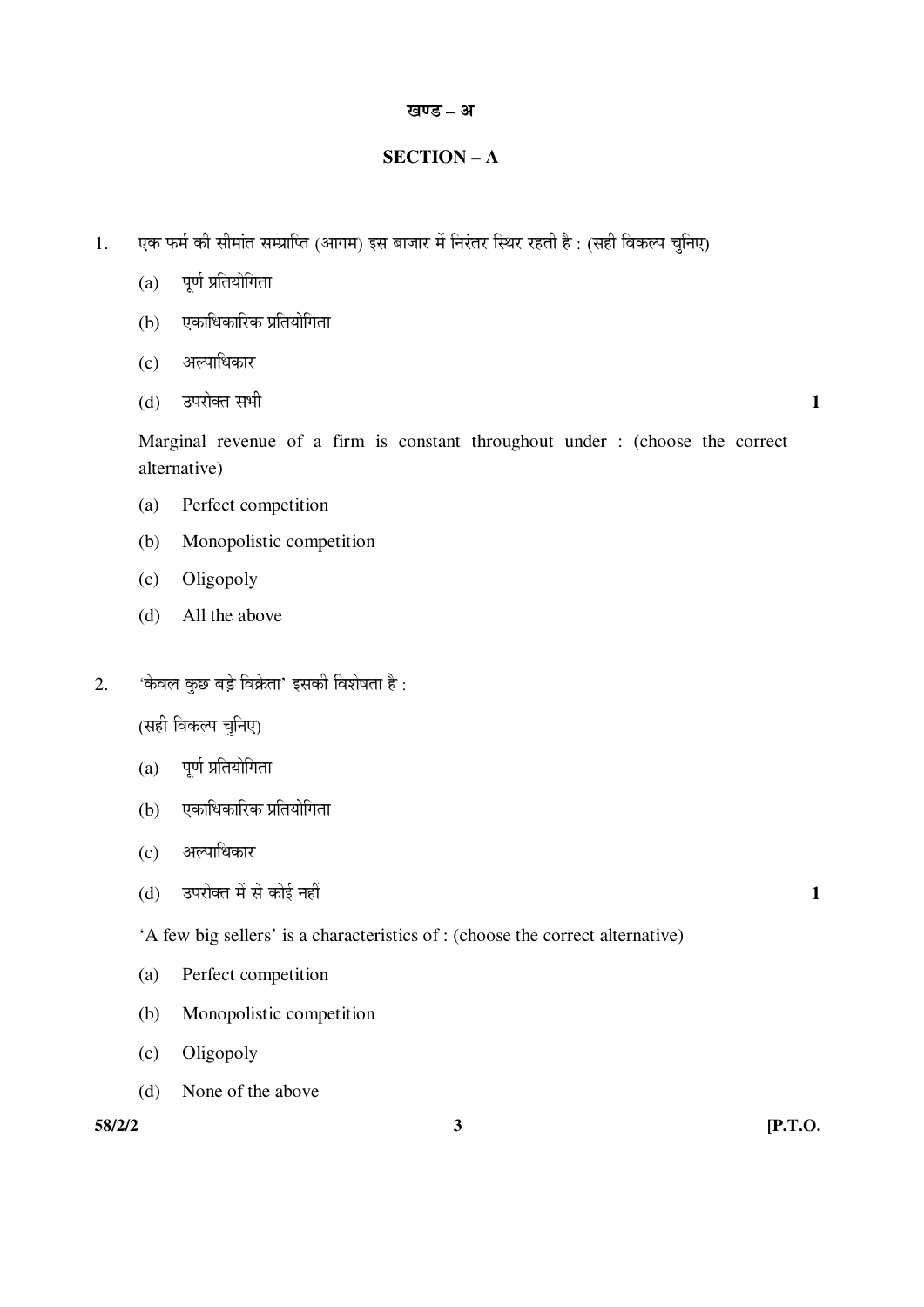3. एक फर्म एक वस्तु की अधिक मात्रा केवल कीमत कम करके ही बेच सकती है । उसकी सीमांत सम्प्राप्ति  $(3$ गगम $)$  :

(सही विकल्प चुनिए)

- $(a)$   $\alpha$  औसत सम्प्राप्ति (आगम) से अधिक होगी
- (b) ज्ञौसत सम्प्राप्ति (आगम) से कम होगी
- (c) । औसत सम्प्राप्ति (आगम) के समान होगी
- (d) शून्य होगी **1**

 A firm is able to sell more quantity of a good only by lowering the price. The firm's marginal revenue, as he goes on selling, would be :

(choose the correct alternative)

- (a) Greater than average revenue
- (b) Less than average revenue
- (c) Equal to average revenue
- (d) Zero
- 4. Ûúß´ÖŸÖ Ã¾ÖßÛúÖ¸üÛú ±ú´ÖÔ ÃÖê ŒµÖÖ †×³Ö¯ÖÏÖµÖ Æîü ? **1**

What is 'price taker' firm ?

5. एक किसान खेती करने में स्वयं की बचत निवेश करता है लेकिन काम के लिए मजदर लगाता है । अंतर्निहित »ÖÖÝÖŸÖ Ûúß ¯ÖÆü"ÖÖ®Ö Ûúßו֋ … **1**

 A farmer invests his own saving in doing farmings but hires labour to do work. Identify implicit cost.

6. न्यनतम कीमत निर्धारण का अर्थ और इसके परिणाम समझाइए ।

#### अथवा

 $\frac{1}{\sqrt{2}}$ एक वस्तु की माँग में 'वृद्धि' के कारण होने वाले प्रभावों की शृंखला समझाइए । Explain the meaning of 'minimum' price ceiling and its implications.

 **OR** 

Explain the chain of effects of 'increase' in demand of a good.

 $7.$  एक उपभोक्ता दो वस्तओं  $X$  और  $Y$  का उपभोग करता है । सीमांत प्रतिस्थापन दर 2 है ।  $X$  और  $Y$  की प्रति इकाई कीमत क्रमश: ₹ 5 और ₹ 4 हैं । क्या उपभोक्ता संतुलन में है ? उसकी आगे प्रतिक्रिया क्या होगी ? कारण दीजिए ।  $\overline{\mathbf{3}}$ 

 A consumer consumes only two goods X and Y. The Marginal Rate of Substitution is 2. Prices per unit of X and Y are  $\bar{\tau}$  5 and  $\bar{\tau}$  4 respectively. Is consumer in equilibrium ? What will be the further reaction of the consumer ? Give reasons.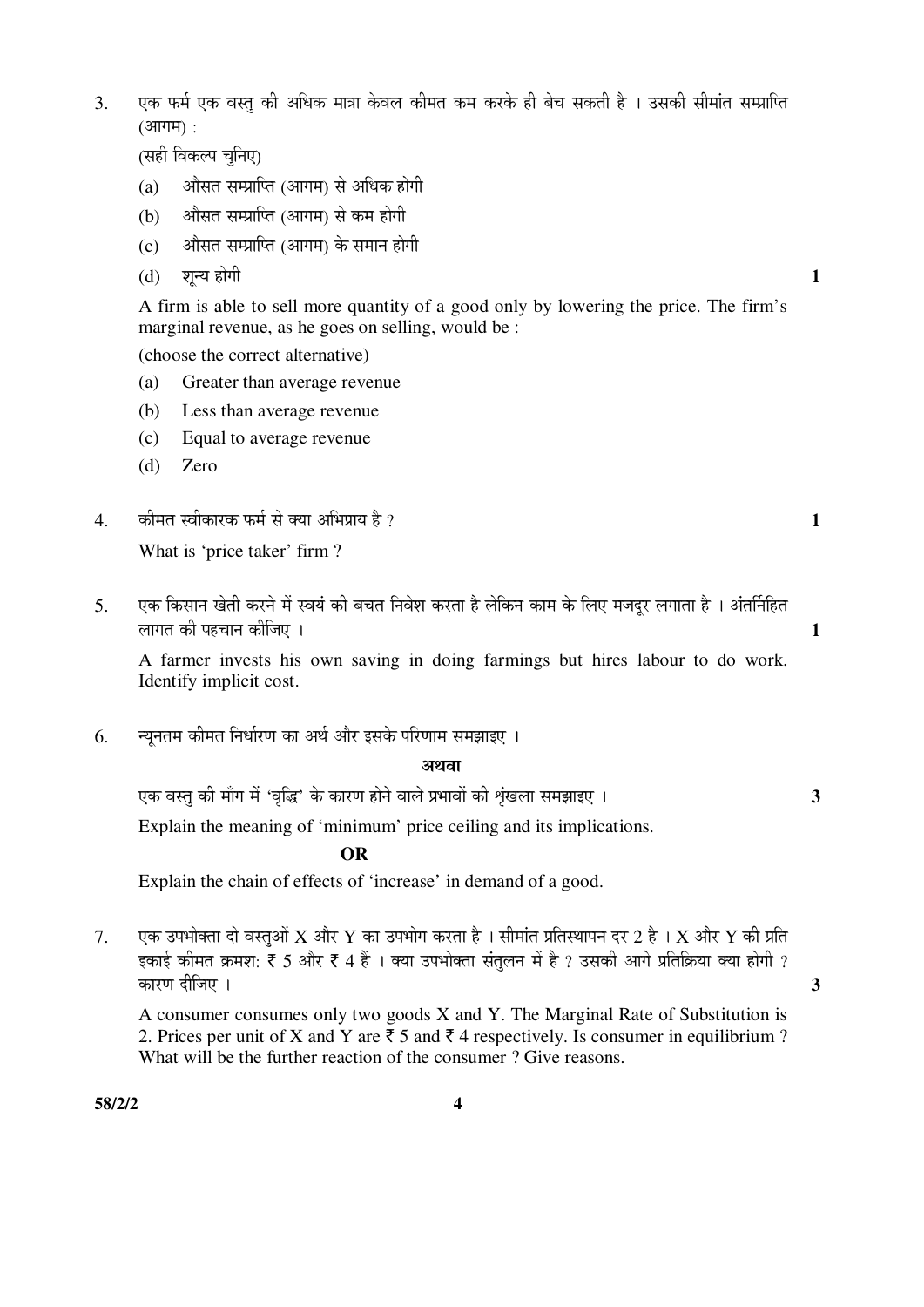8. X और Y वस्तुओं की कीमत माँग लोच क्रमश: शून्य और (–) 1 है । इनमें से किसकी माँग अधिक लोचदार  $\hat{\epsilon}$  और क्यों ?  $\hat{\epsilon}$ Price elasticity of demand for the two goods  $X$  and  $Y$  are zero and  $(-)$  1 respectively. Which of the two is more elastic and why ?

 $9.$  जब वस्तु की कीमत ₹ 20 प्रति इकाई से घटकर ₹ 10 हो जाती है, तो उत्पादक पूर्ति 100 इकाई से घटाकर 50 ‡ÛúÖ‡Ô Ûú¸ü ¤êüŸÖÖ Æîü … Ûúß´ÖŸÖ ¯ÖæÙŸÖ »ÖÖê"Ö ÛúÖ ¯Ö׸üÛú»Ö®Ö Ûúßו֋ … **4** When price of a good falls from  $\bar{\tau}$  20 to  $\bar{\tau}$  10 per unit, producer reduces supply from 100 units to 50 units. Calculate price elasticity of supply.

- 10. एक वस्तु की माँग पर उस वस्तु से संबंधित वस्तुओं की कीमतों में परिवर्तन के प्रभाव समझाइए । 4 Explain the effect of change in prices of related goods on demand of a given good.
- 11. ऐसा उत्पादन फलन किस प्रकार का है जिसमें केवल एक आगत की वृद्धि की जाती है जबकि अन्य आगतों को <u>स्थिर रखा जाता है । ऐसे उत्पादन फलन में कल उत्पाद का व्यवहार बताइए ।</u>

#### अथवा

लागत की परिभाषा दीजिए । जैसे-जैसे उत्पादन में वृद्धि की जाती है (a) कुल स्थिर लागत और (b) कुल ¯Ö׸ü¾ÖŸÖá »ÖÖÝÖŸÖ ÛúÖ ¾µÖ¾ÖÆüÖ¸ü ²ÖŸÖÖ‡‹ … **4** 

 What type of production function is this in which only one input is increased and others kept constant ? State the behaviour of total product in this production function.

# **OR**

 Define cost. State the behaviour of (a) Total Fixed Cost and (b) Total Variable Cost as output is increased.

- $12.$  निम्नलिखित के परिणाम समझाइए :
	- (a) एकाधिकारिक प्रतियोगिता में उत्पाद विभेद
	- $(b)$  पूर्ण प्रतियोगिता में पूर्ण ज्ञान

## $3$ E $\overline{a}$

निम्नलिखित के परिणाम समझाइए $\cdot$ 

- (a) अल्पाधिकार में फर्मों के बीच परस्पर निर्भरता
- (b) ¯ÖæÞÖÔ ¯ÖÏןֵÖÖê×ÝÖŸÖÖ ´Öë ×¾ÖÛÎêúŸÖÖ†Öë Ûúß ²Ö›Ìüß ÃÖÓܵÖÖ **6**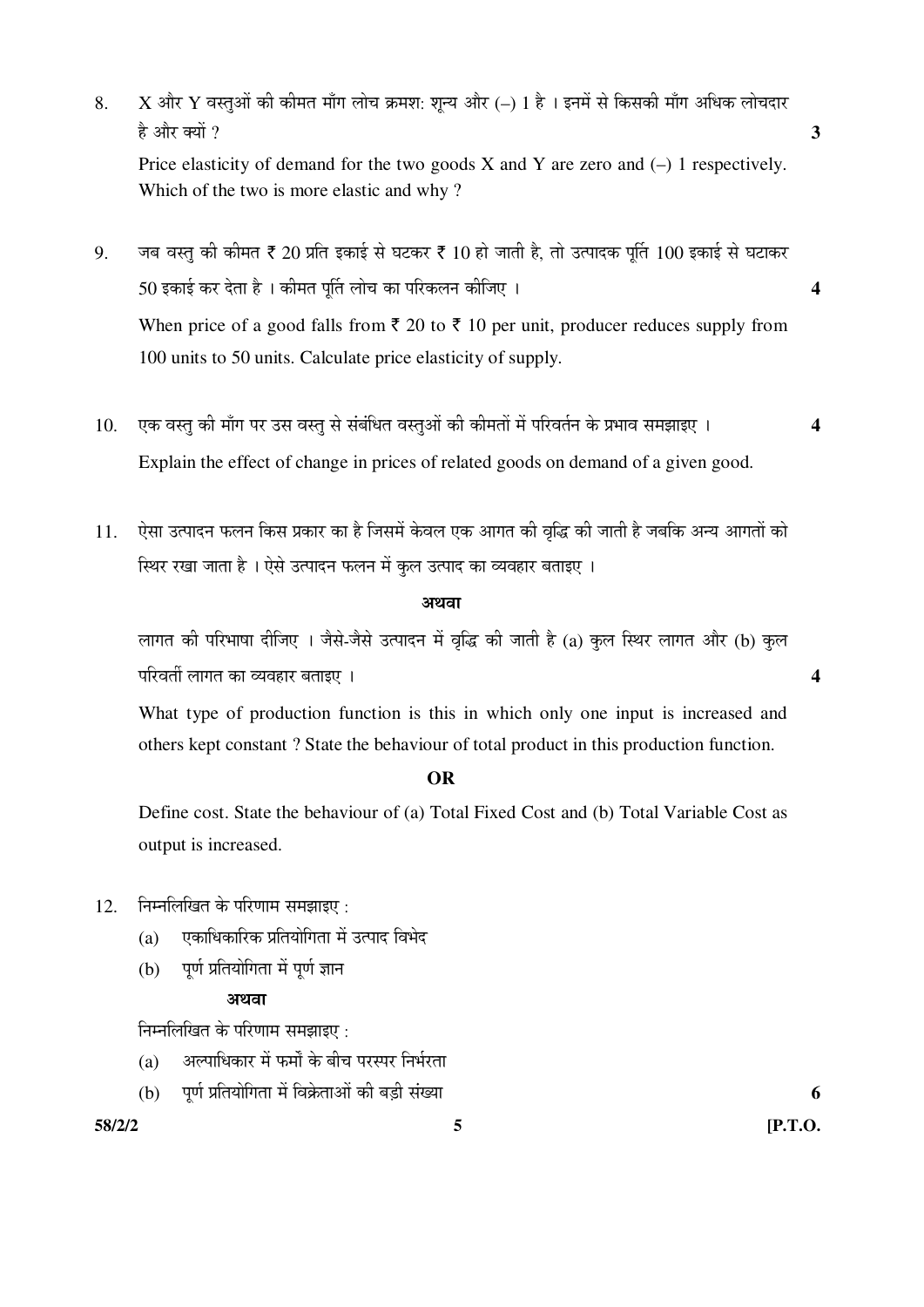Explain the implications of the following :

- (a) Product differentiation in monopolistic competition.
- (b) Perfect knowledge in perfect competition.

# **OR** OR

Explain the implications of the following :

- (a) Interdependence between firms in oligopoly.
- (b) Large number of sellers in perfect competition.
- 13. 'पुर्ति वक्र में खिसकाव'' और ''पुर्ति वक्र के साथ-साथ चलन'' में अंतर समझाइए । प्रत्येक के लिए जिम्मेदार एक कारक बताइए । रेखाचित्रों का प्रयोग कीजिए ।

 Explain the difference between "Shift of Supply Curve" and "Movement along Supply Curve". State one factor responsible for each. Use diagrams.

# दच्चित्नाधित परीक्षार्थियों के लिए :

मान लीजिए एक वस्तु के केवल दो विक्रेता हैं । इस मान्यता के आधार पर वैयक्तिक आपति तालिका से ²ÖÖ•ÖÖ¸ü ¯ÖæÙŸÖ ŸÖÖ×»ÖÛúÖ ¯ÖÏÖ¯ŸÖ Ûú¸ü®Öê Ûúß ¯ÖÏ×ÛÎúµÖÖ ÃÖ´Ö—ÖÖ‡‹ … ‹Ûú ÃÖÓܵÖÖŸ´ÖÛú ˆ¤üÖÆü¸üÞÖ »Ößו֋ … **6** 

### **For blind candidates :**

 Explain the derivation of market supply schedule from individual's supply schedules assuming that there are only two sellers. Take a numerical example.

 $14.$  एक उपभोक्ता केवल दो वस्तुओं  $\boldsymbol{X}$  और  $\boldsymbol{Y}$  का उपभोग करता है । सीमांत उपयोगिता विश्लेषण की सहायता ÃÖê ˆ¯Ö³ÖÖꌟÖÖ ÃÖÓŸÖã»Ö®Ö Ûúß ¿ÖŸÖí ÃÖ´Ö—ÖÖ‡‹ … **6** 

 A consumer consumes only two goods X and Y. Explain the conditions of consumer's equilibrium using Marginal Utility Analysis.

15. इस पूर्वधारणा पर आधारित, कि कोई भी उत्पादन साधन सभी वस्तुओं के उत्पादन में एक जैसा कुशल नहीं होता, उत्पादन सम्भावना तालिका की सहायता से 'अवसर लागत' और 'परिवर्तन की सीमाँत दर' अवधारणाएँ  $\overline{a}$  , and  $\overline{b}$  and  $\overline{b}$  and  $\overline{b}$  and  $\overline{b}$  and  $\overline{b}$  and  $\overline{b}$  and  $\overline{b}$  and  $\overline{b}$  and  $\overline{b}$  and  $\overline{b}$  and  $\overline{b}$  and  $\overline{b}$  and  $\overline{b}$  and  $\overline{b}$  and  $\overline{b}$  and  $\overline{b}$  a

 Explain the concepts of Opportunity Cost and Marginal Rate of Transformation using a production possibility schedule based on the assumption that no resource is equally efficient in production of all goods.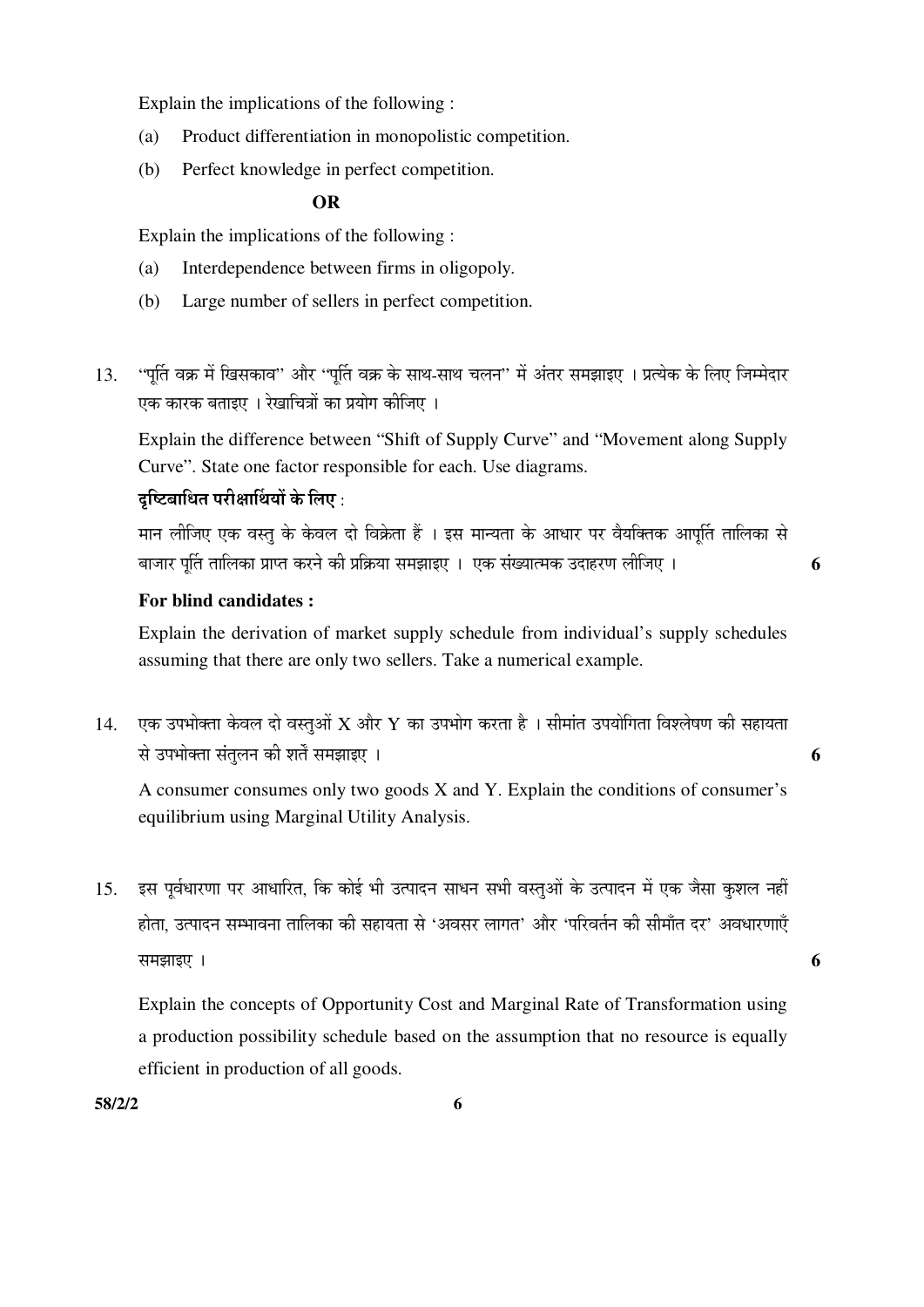#### खण्ड – ब

#### **SECTION – B**

- 16. भुगतान संतुलन घाटा : (सही विकल्प चुनिए)
	- $(a)$  चालू लेखा भुगतान का चालू लेखा प्राप्ति पर आधिक्य
	- (b) पूँजी लेखा भूगतान का पूँजी लेखा प्राप्ति पर आधिक्य
	- (c) स्वतंत्र भगतान का स्वतंत्र प्राप्ति पर आधिक्य
	- (d) ÃÖ´ÖÖµÖÖê•Ö®Ö ÆêüŸÖã ³ÖãÝÖŸÖÖ®Ö ÛúÖ ÃÖ´ÖÖµÖÖê•Ö®Ö ÆêüŸÖã ¯ÖÏÖׯŸÖ ¯Ö¸ü †Ö׬֌µÖ **1**

Balance of Payments 'deficit' is the excess of : (choose the correct alternative)

- (a) Current account payments over current account receipts.
- (b) Capital account payments over capital account receipts.
- (c) Autonomous payments over autonomous receipts.
- (d) Accommodating payments over a accommodating receipts.
- 17. सरकार द्वारा 'विनिवेश' का अर्थ है : (सही विकल्प चुनिए)
	- $(a)$  अपनी अचल पूँजीगत परिसम्पत्तियाँ बेचना
	- (b) अपने सार्वजनिक उद्यमों के शेयर बेचना
	- (c) अपने भवन बेचना
- $(d)$   $\bar{c}$ उपरोक्त सभी  $\bar{c}$

Disinvestment by government means : (choose the correct alternative)

- (a) Selling of its fixed capital assets
- (b) Selling of shares of public enterprises held by it.
- (c) Selling of its buildings
- (d) All the above

**58/2/2 7 [P.T.O.**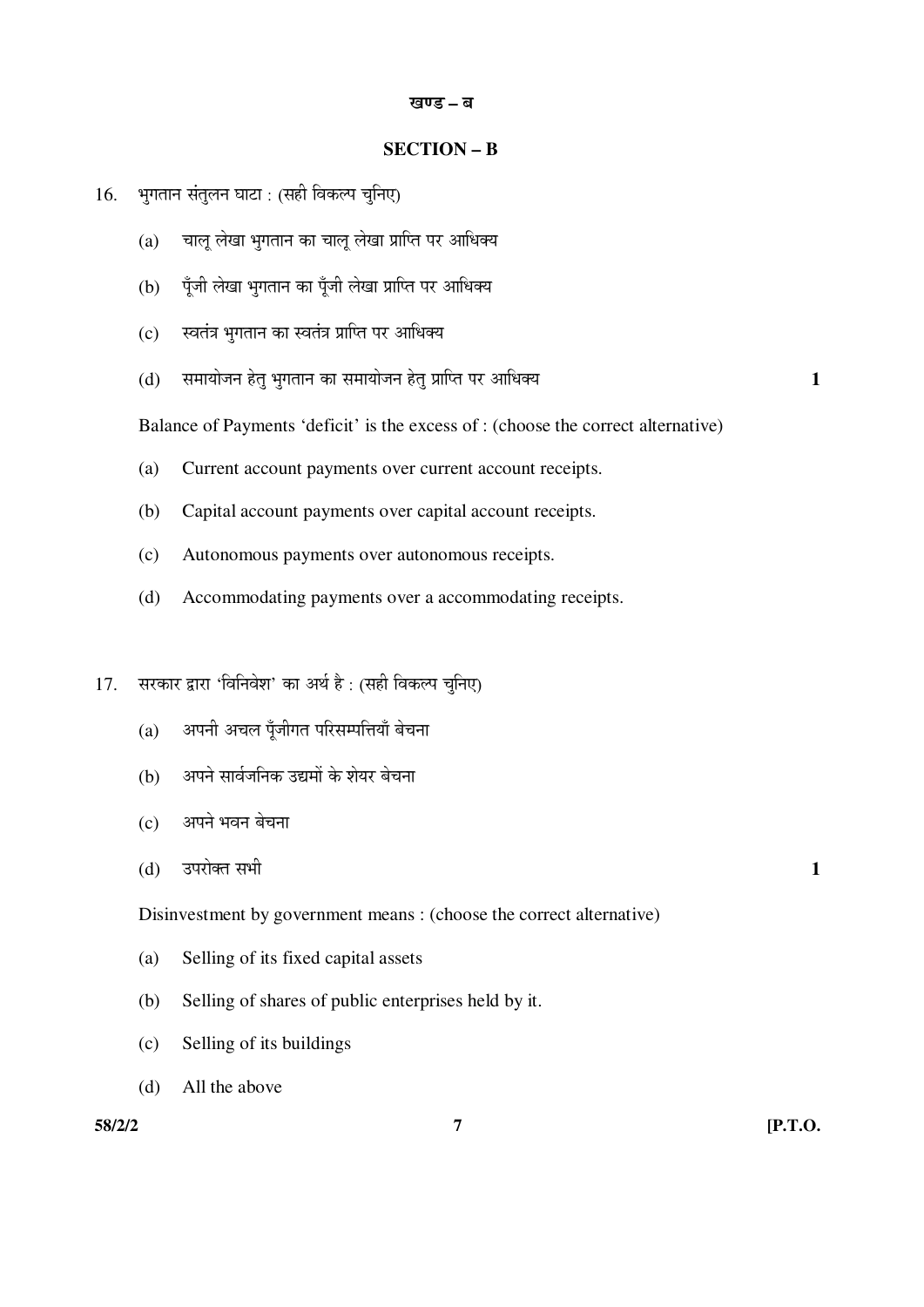18. उत्पादन में अचल पूँजीगत परिसम्पत्तियों के प्रयोग में होने वाले अप्रत्याशित अप्रचलन को यह कहते है :

(सही विकल्प चुनिए)

- $(a)$  अचल पूँजी का उपभोग
- $(b)$  पूँजीगत हानि
- $(c)$  आय हानि
- $(d)$   $\bar{d}$  उपरोक्त में से कोई नहीं  $\bar{d}$

Unforseen obsolescence of fixed capital assets during production is :

(choose the correct alternative)

- (a) Consumption of fixed capital
- (b) Capital loss
- (c) Income loss
- (d) None of the above
- $19.$  राजस्व व्यय से क्या अभिप्राय है ?  $1$

What is revenue expenditure ?

 $20.$  सकल निवेश की परिभाषा दीजिए । यो उत्तर को उत्तर उत्तर उत्तर उत्तर उत्तर अपने उत्तर अपने अपने अपने अपने अपने अ

Define Gross Investment.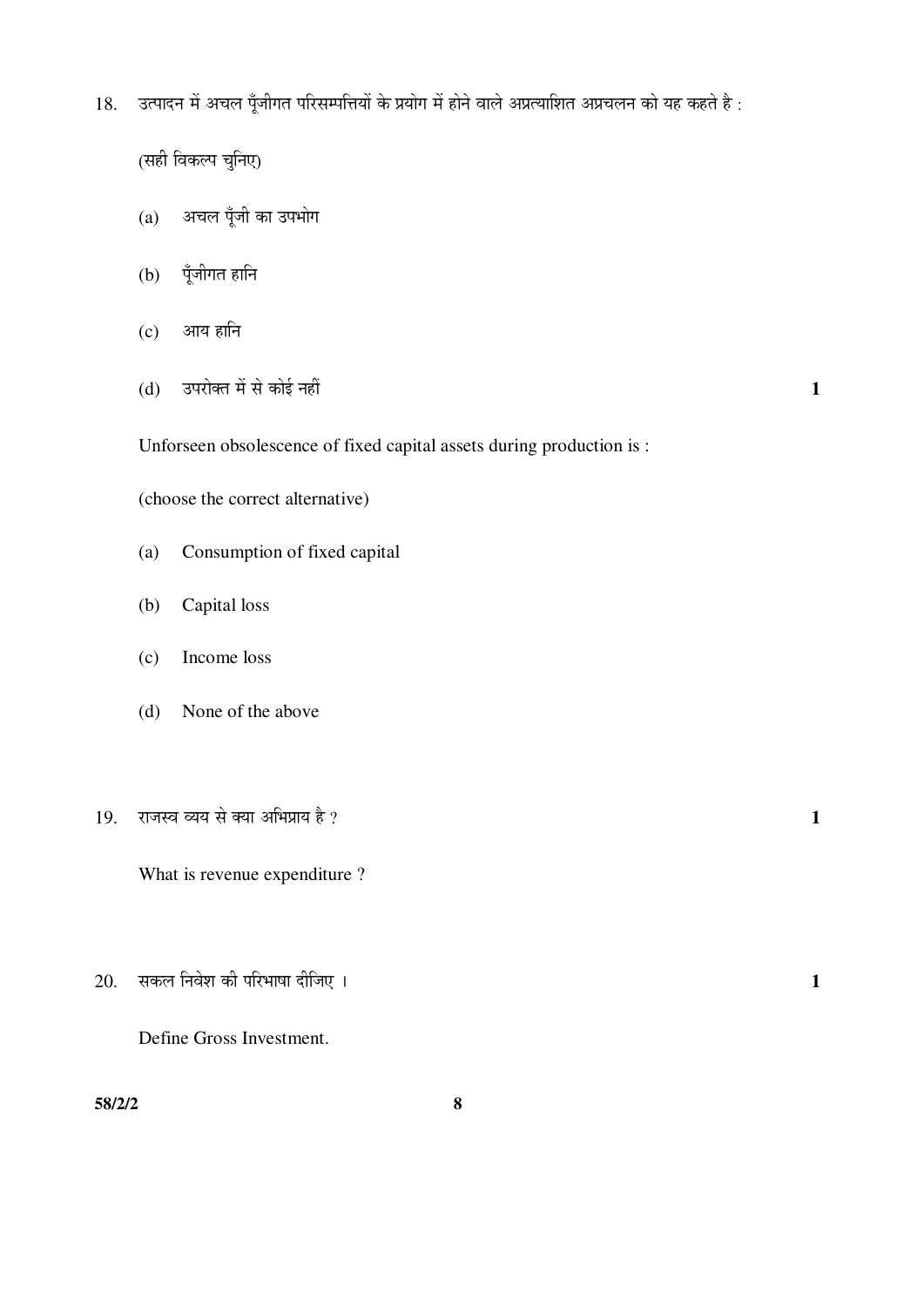$21.$  एक अर्थव्यवस्था संतुलन में है । सीमांत उपभोग प्रवृत्ति ज्ञात कीजिए :

स्वतंत्र उपभोग व्यय =  $100$ निवेश व्यय =  $100$  $\bar{x}$ und  $\bar{y}$  = 2000  $\bar{z}$   $=$  2000  $\bar{z}$   $=$  3 An economy is in equilibrium. Find marginal propensity to consume : Autonomous consumption expenditure = 100 Investment expenditure = 100 National Income = 2000

- $22.$  यदि मौद्रिक आय ₹ 375 हो और कीमत सुचकांक 125 हो तो वास्तविक आय का परिकलन कीजिए ।  $\overline{3}$ Given nominal income to be  $\bar{\tau}$  375 and price index 125, calculate real income.
- 23. एक संख्यात्मक उदाहरण लेकर औसत उपभोग प्रवृत्ति और सीमांत उपभोग प्रवृत्ति के बीच भेद कीजिए । अथवा

 ÃÖ´Ö—ÖÖ‡‹ †³ÖÖ¾Öß ´ÖÖÑÝÖ ¤æü¸ü Ûú¸ü®Öê ´Öë ÃÖ¸üÛúÖ¸üß ¾µÖµÖ ×ÛúÃÖ ¯ÖÏÛúÖ¸ü ÃÖÆüÖµÖÛú ÆüÖê ÃÖÛúŸÖÖ Æîü … **3** Distinguish between Average Propensity to Consume and Marginal Propensity to

Consume using a numerical example.

## **OR**

Explain how can government spending be helpful in removing deficient demand.

24. Ûêú®¦üßµÖ ²ÖïÛú ÛúÖ 'ÃÖ¸üÛúÖ¸ü ÛúÖ ²ÖïÛú' ÛúÖµÖÔ ÃÖ´Ö—ÖÖ‡‹ … **4**

Explain 'government's bank' function of central bank.

 $25$ . सरकार बाल टीका कार्यक्रम पर व्यय करती है । इसके सकल घरेलू उत्पाद और कल्याण पर प्रभाव  $\overline{a}$  **a** 

 Government spends on child immunization programme. Analyse its impact on Gross Domestic Product and welfare of the people.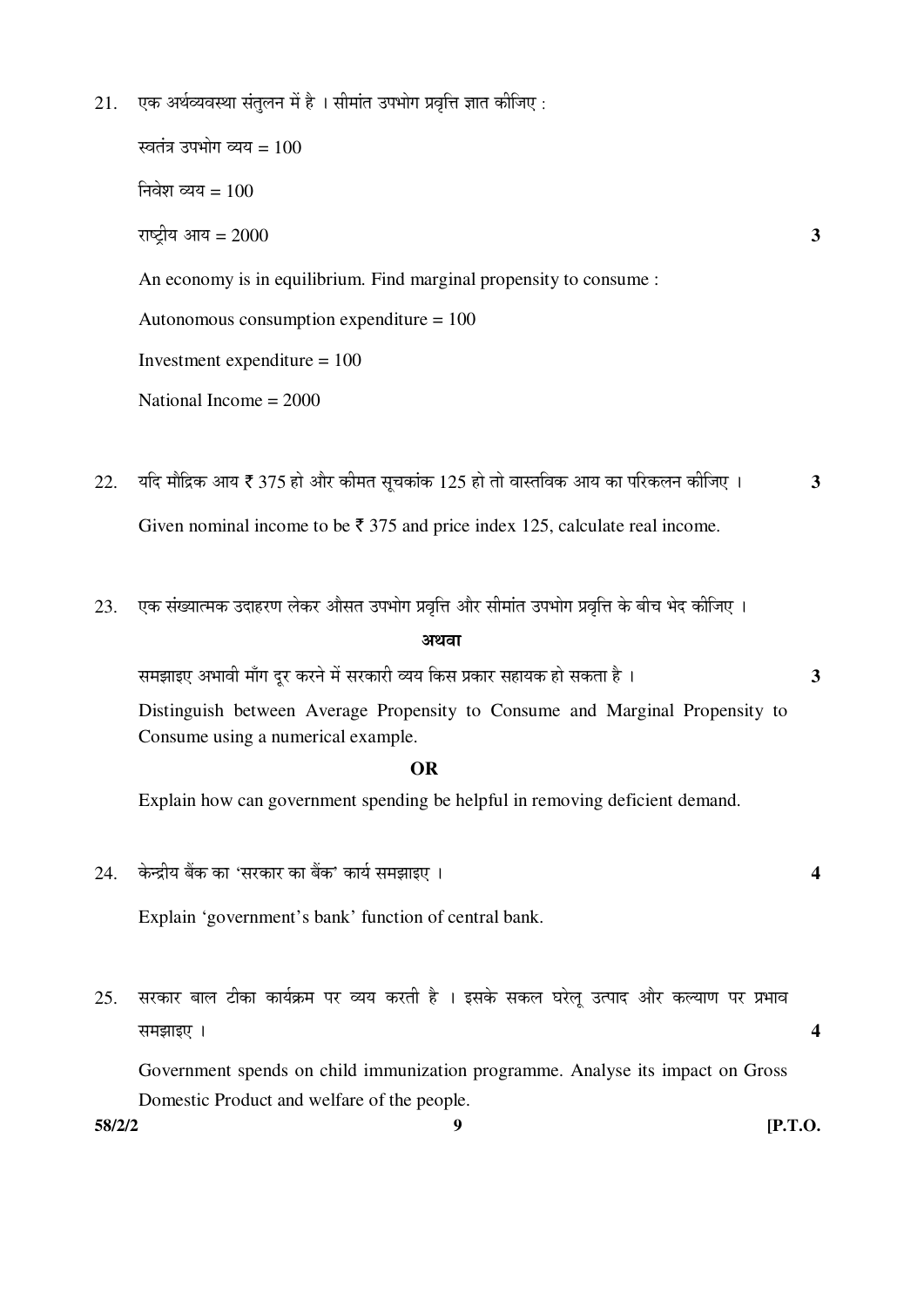26. मुद्रा का 'लेखा की इकाई' कार्य समझाइए । वस्तु-विनिमय से उत्पन्न संबंधित समस्या का निवारण इसके कारण कैसे हो पाया है ?

#### अथवा

मुद्रा का 'आस्थगित भुगतान' कार्य समझाइए । वस्त्-विनिमय से उत्पन्न संबंधित समस्या का निवारण इसके  $\vec{a}$ कारण कैसे हो पाया है ?  $\vec{a}$ 

 Explain the 'Unit of Account' function of money. How has it solved the related problem created by barter ?

#### **OR**

 Explain the 'Standard of deffered payment' function of money. How has it solved the related problem created by barter ?

 $27.$  कारक लागत पर सकल देशीय उत्पाद और वैयक्तिक प्रयोज्य आय ज्ञात कीजिए :

|       |                                | (करोड़ ₹) |      |
|-------|--------------------------------|-----------|------|
| (i)   | वैयक्तिक कर                    | 100       |      |
| (ii)  | निवल राष्ट्रीय प्रयोज्य आय     | 800       |      |
| (iii) | निगम कर                        | 50        |      |
|       | (iv) विदेशों को निवल कारक आय   | $(-) 10$  |      |
| (v)   | प्रतिधारित आय                  | 20        |      |
|       | $(vi)$ अप्रत्यक्ष कर           | 170       |      |
|       | $(vii)$ निजी आय                | 600       |      |
|       | (viii) आर्थिक सहायता           | 30        |      |
|       | (ix) अचल पूँजी का उपभोग        | 60        |      |
| (x)   | विदेशों से निवल चालू हस्तांतरण | 10        | 4, 2 |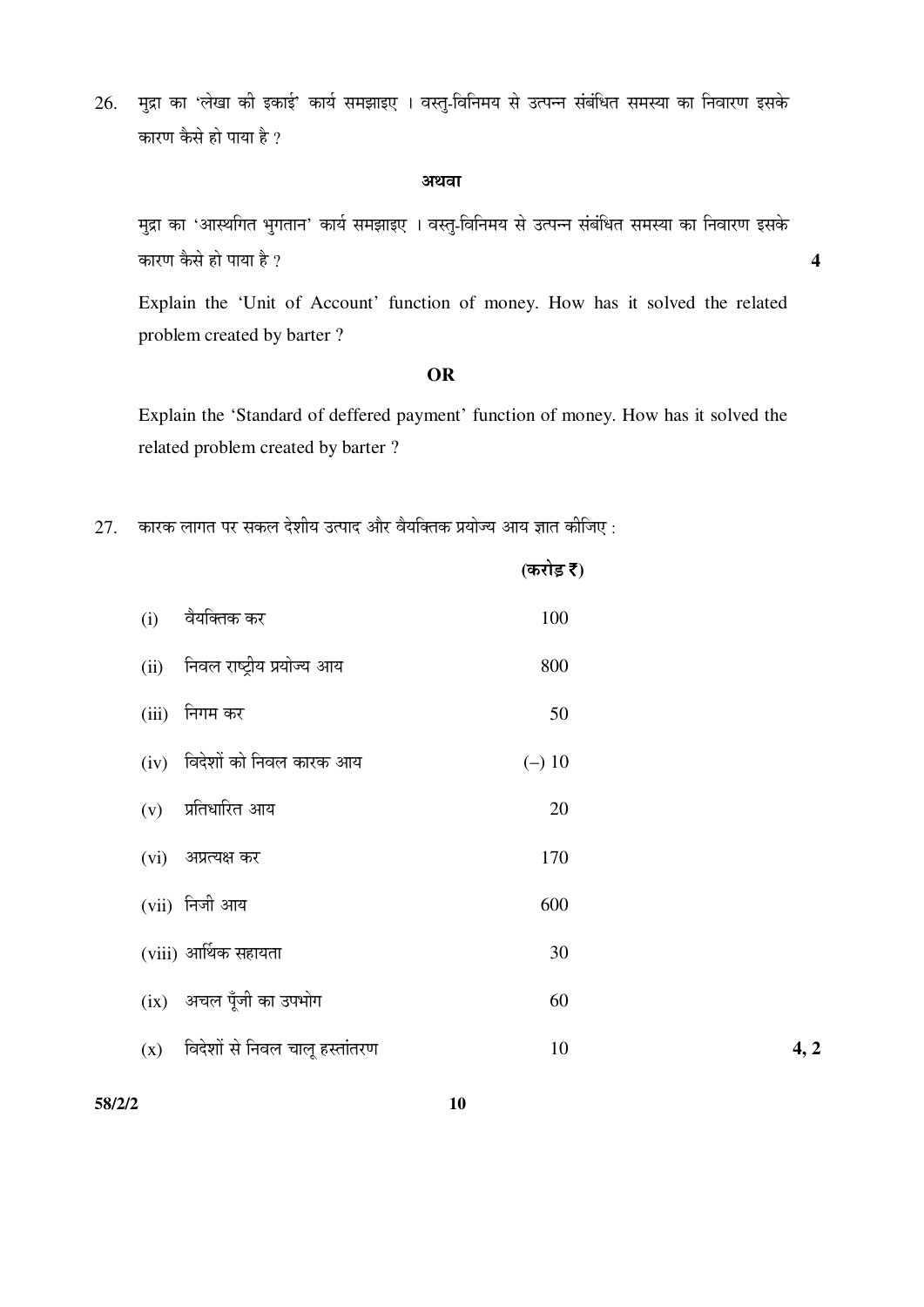Find Gross Domestic Product at Factor Cost and Personal Disposable Income :

|       |                                      | $(5 \text{ core})$ |
|-------|--------------------------------------|--------------------|
| (i)   | Personal tax                         | 100                |
|       | (ii) Net National Disposable Income  | 800                |
| (iii) | Corporation tax                      | 50                 |
|       | (iv) Net factor income to abroad     | $(-)$ 10           |
|       | (v) Retained income                  | 20                 |
|       | (vi) Indirect tax                    | 170                |
|       | (vii) Private income                 | 600                |
|       | (viii) Subsidy                       | 30                 |
| (ix)  | Consumption of fixed capital         | 60                 |
|       | (x) Net current transfer from abroad | 10                 |

 $28.$  भारतीय निवेशक विदेशों से उधार लेते हैं । निम्नलिखित प्रश्नों के उत्तर दीजिए :

- (a) भुगतान संतुलन लेखा में किस उप-लेखा में और किस पक्ष में इस उधार को दर्ज करेंगे ? कारण दीजिए ।
- (b) ×¾Ö×®Ö´ÖµÖ ¤ü¸ü ¯Ö¸ü ¯Ö›Ìü®Öê ¾ÖÖ»Öê ‡ÃÖ ˆ¬ÖÖ¸ü Ûêú ¯ÖϳÖÖ¾Ö Ûúß ¾µÖÖܵÖÖ Ûúßו֋ … **6**

Indian investors borrow from abroad. Answer the following :

- (a) In which sub-account and on which side of the Balance of Payments Account will this borrowing be recorded ? Give reason.
- (b) Explain what is the impact of this borrowing on exchange rate.
- 29. राष्ट्रीय आय संतुलन को व्यक्त करने की दो वैकल्पिक शर्तें प्राप्त कीजिए । संतुलनों को एक ही रेखाचित्र पर  $\frac{1}{2}$  । Exercise  $\frac{1}{2}$

 Derive the two alternative conditions of expressing national income equilibrium. Show these equilibrium conditions on a single diagram.

# दच्चित्राधित परीक्षार्थियों के लिए :

राष्ट्रीय आय संतुलन को व्यक्त करने की दो वैकल्पिक शर्तें समझाइए । जब अर्थव्यवस्था संतुलन में न हो तो इसके कारण होने वाले प्रभाव समझाइए ।

# **For the blind candidates :**

 Derive the two alternative conditions of expressing national income equilibrium. Explain the effects when economy is not in equilibrium.